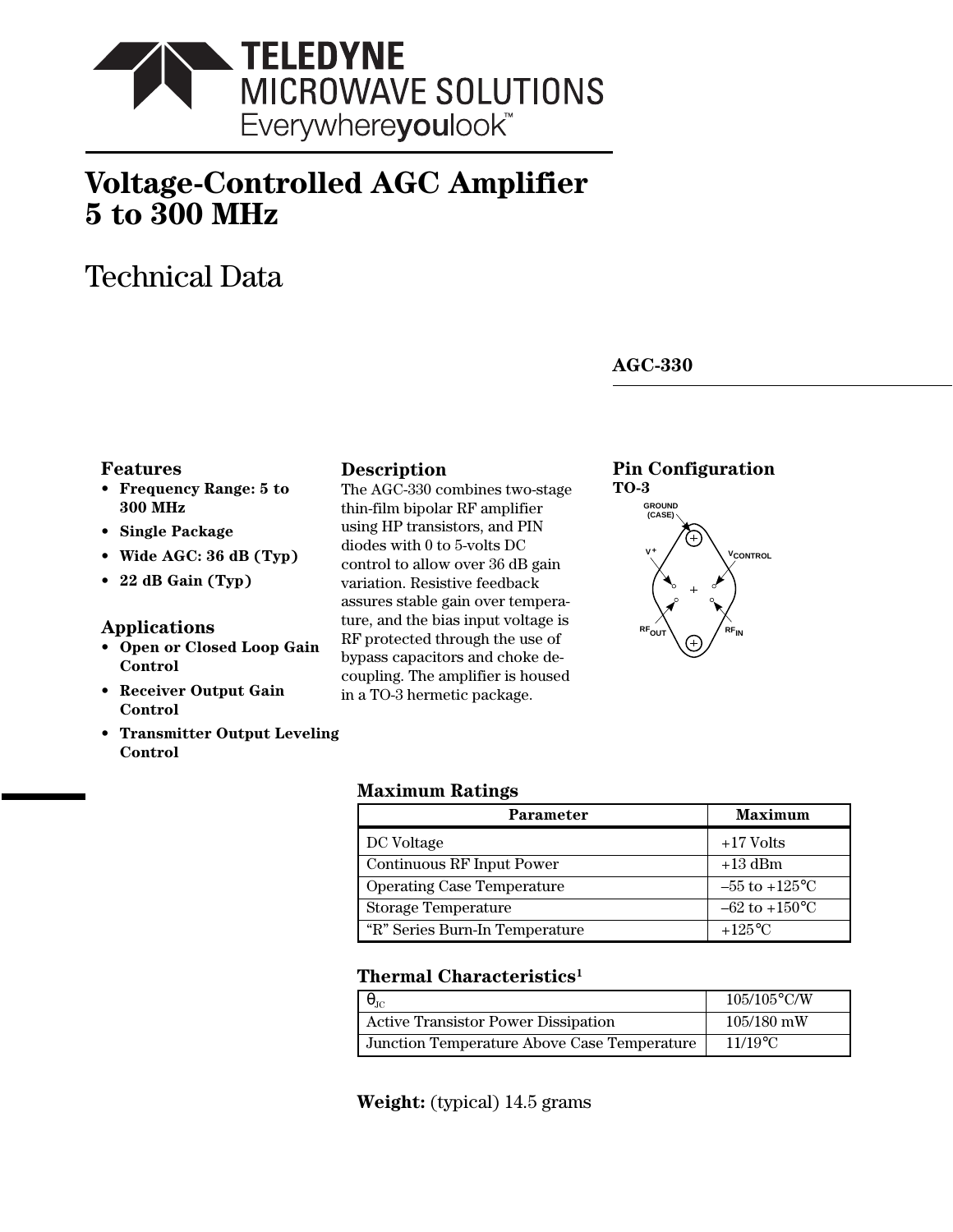## **Electrical Specifications**

(Measured in 50  $\Omega$  system @ +15 VDC nominal)

| <b>Symbol</b>                 | Characteristic                                          | <b>Typical</b><br>$T_c = 25^{\circ}C$ | <b>Guaranteed Specifications</b><br>$T_c = 0$ to 50°C | Unit         |
|-------------------------------|---------------------------------------------------------|---------------------------------------|-------------------------------------------------------|--------------|
| <b>BW</b>                     | <b>Frequency Range</b>                                  | 5-300                                 | 5-300                                                 | MHz          |
| GP                            | Small Signal Gain (Min.) $@V_C = 0$ VDC                 | 22                                    | 20                                                    | dB           |
| $\qquad \qquad$               | Gain Flatness (Max.) @ $V_C = 0$ VDC                    | $\pm 0.7$                             | $\pm 1.0$                                             | dB           |
|                               | AGC Range (Min.)                                        | 36                                    | 30                                                    | dB           |
| NF                            | Noise Figure (Max.) $\omega$ V <sub>C</sub> = 0 VDC     | 4.0                                   | 5.0                                                   | dB           |
| $P_{1dB}$                     | Power Output $@+1$ dB Compression—                      | $+1.0$                                | $\theta$                                              | dBm          |
|                               | $V_C = 0$ VDC (Min.)                                    |                                       |                                                       |              |
|                               | Input VSWR (Max.) $@$ V <sub>C</sub> = 0 to 5 VDC       | 1.7:1                                 | 2.0:1                                                 |              |
| $\overbrace{\phantom{aaaaa}}$ | Output VSWR (Max.) $\omega$ V <sub>C</sub> = 0 to 5 VDC | 1.5:1                                 | 2.0:1                                                 |              |
|                               | Response Time $(10 \text{ to } 90\%)$ 0 to 5 V          | 1.5                                   | 2.0                                                   | $\mu s$      |
|                               | $(90 \text{ to } 10\%)$ 5 to 0 V                        | 3.5                                   | 5.0                                                   | μs           |
| <b>VDC</b>                    | Bias Voltage                                            | $+15$                                 |                                                       | <b>Volts</b> |
| $\text{In}$                   | <b>Bias Current</b>                                     | 25                                    | 30                                                    | mA           |
| $V_{\rm AGC}$                 | <b>AGC</b> Voltage                                      | $0-5$                                 |                                                       | <b>Volts</b> |
| $I_{\rm{AGC}}$                | <b>AGC Current</b>                                      | $0 - 60$                              |                                                       | mA           |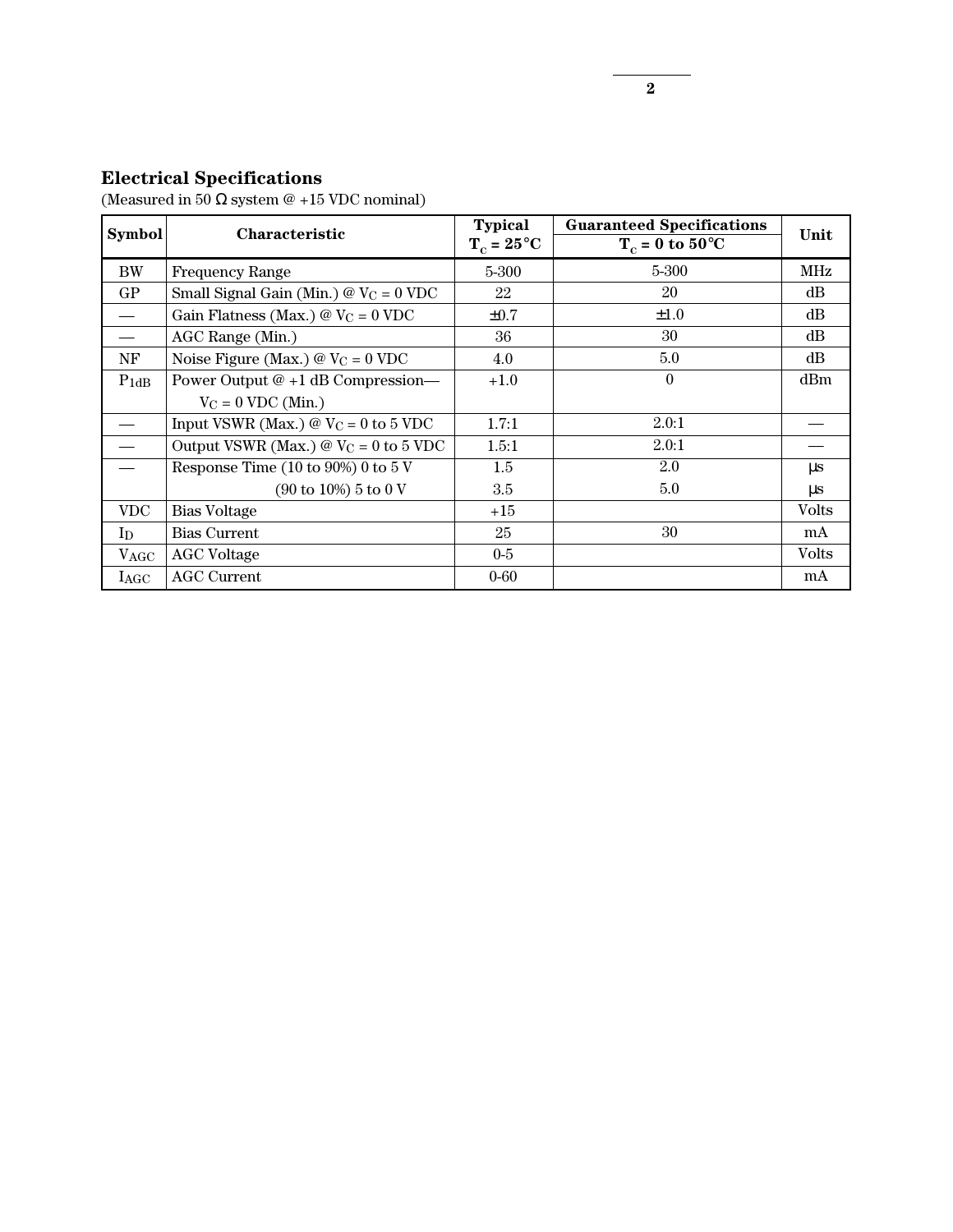

Note: No R-Series screening is available in the TC-1 case as the case is non-hermetic.

**3**